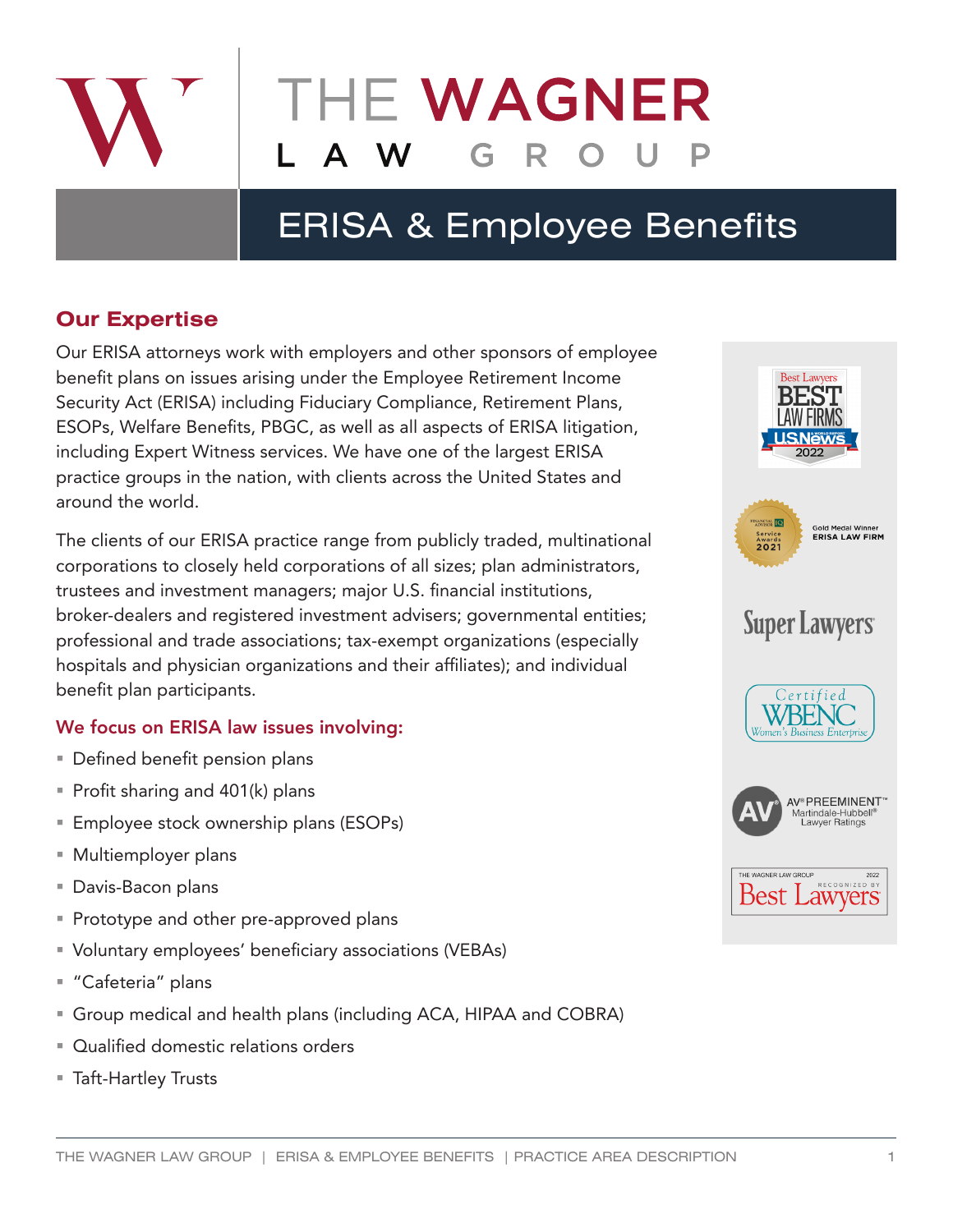

- **Qualified medical child support orders**
- Qualified and nonqualified deferred compensation programs
- **ERISA** litigation.

### Our ERISA attorneys have considerable experience:

- Assisting clients in all aspects of establishing, operating, merging and terminating benefit plans and executive compensation arrangements
- Explaining the application of labor and securities laws and regulations to sponsors of employee benefit plans and executive compensation programs
- **Developing transactional compliance systems to enable employers to comply with ERISA and the** Internal Revenue Code
- Advising clients on the application of the fiduciary responsibility and prohibited transaction provisions of ERISA to various types of transactions and investments
- Representing clients in requests for individual and industry-wide (class) exemptions from the prohibited transaction provisions of ERISA.
- The firm has developed a fiduciary audit practice under which we review the operation of clients' benefit plans. Our ERISA attorneys also assist clients in locating, selecting and engaging investment advisers for their retirement plans.

We have successfully represented clients before the U.S. Department of Labor, the Internal Revenue Service and the Pension Benefit Guaranty Corporation in audits, examinations and settlement negotiations.

For detailed information about particular areas of our ERISA, Employee Benefits & Executive Compensation practice, please click on the area of interest, below:

- **[Fiduciary Compliance](https://www.wagnerlawgroup.com/practice-areas/fiduciary-compliance)**
- [Retirement Plans](https://www.wagnerlawgroup.com/practice-areas/retirement-plans)
- [ESOPs](https://www.wagnerlawgroup.com/practice-areas/esop)
- **[Executive Compensation & Nonqualified Plans](https://www.wagnerlawgroup.com/practice-areas/executive-compensation)**
- [Welfare Benefits](https://www.wagnerlawgroup.com/practice-areas/welfare)
- [PBGC](https://www.wagnerlawgroup.com/practice-areas/pbgc)